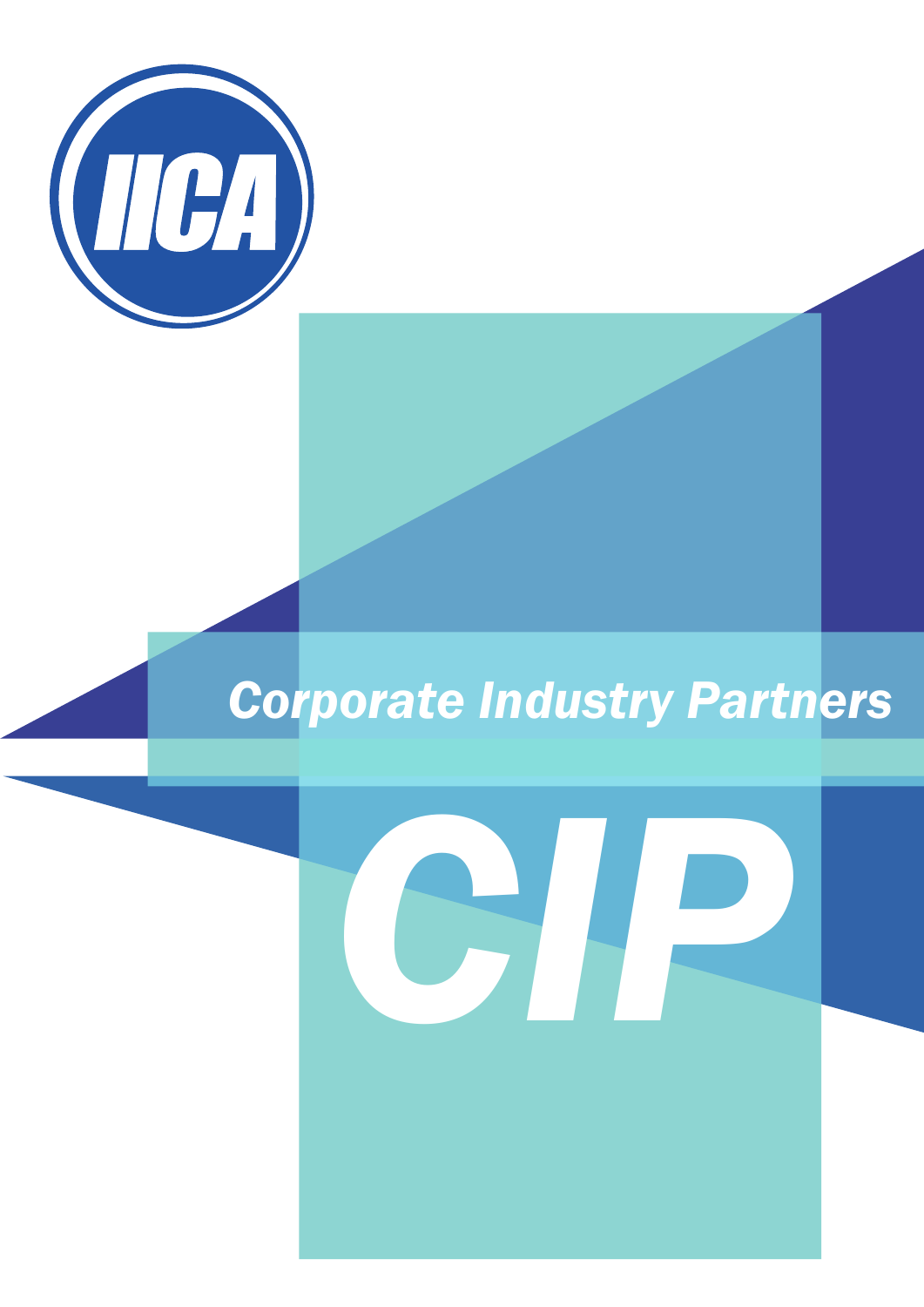**Benchmarking • Networking • Education**

### **IICA Corporate Industry Partner (CIP) Membership offers three Membership options:**

### *Level ONE - Small Companies & Tertiary Education Institutions \$450.00*

Up to 10 employees OR Tertiary Education Institutions

- Includes TWO full Individual Memberships
- Up to five additional persons attending any IICA event at the Member rate

### *Level TWO - Mid Sized Companies*

11 - 50 employees

- Includes FOUR full Individual Memberships
- Up to 10 additional persons attending any IICA event at the Member rate

### *Level THREE - Large Companies*

50+ employees OR Geographic Business Units of large companies

- Includes SIX full Individual Memberships
- Up to 15 additional persons attending any IICA event at the Member rate
- Any further Members added to Level THREE CIP Membership will be at Individual Membership rate, less 20%

If a CIP Company has a number of geographic areas where it has stand alone Company Branches, each of those Branches may choose to take out the appropriate CIP Member Level depending on its size.

### *IICA CIP Member benefits*

- Listing on IICA website with link to your website
- Opportunity to list your training courses on IICA website (free listing) and add your training courses to the IICA Education Bulletin (small charge)
- Discounted Technology Expo bookings and CIP Member only Sponsorships
- Discounted registrations to attend IICA Events
- Company logo inclusion on IICA Corporate Partner Banner displayed at all IICA Events
- Expand knowledge stay up-to-date with the fast-changing world of technology
- Network with other like-minded Professionals

### *Can you afford NOT to be a IICA CIP Member?*



*\$1200.00* 

*\$850.00* 

*(GST Inclusive)*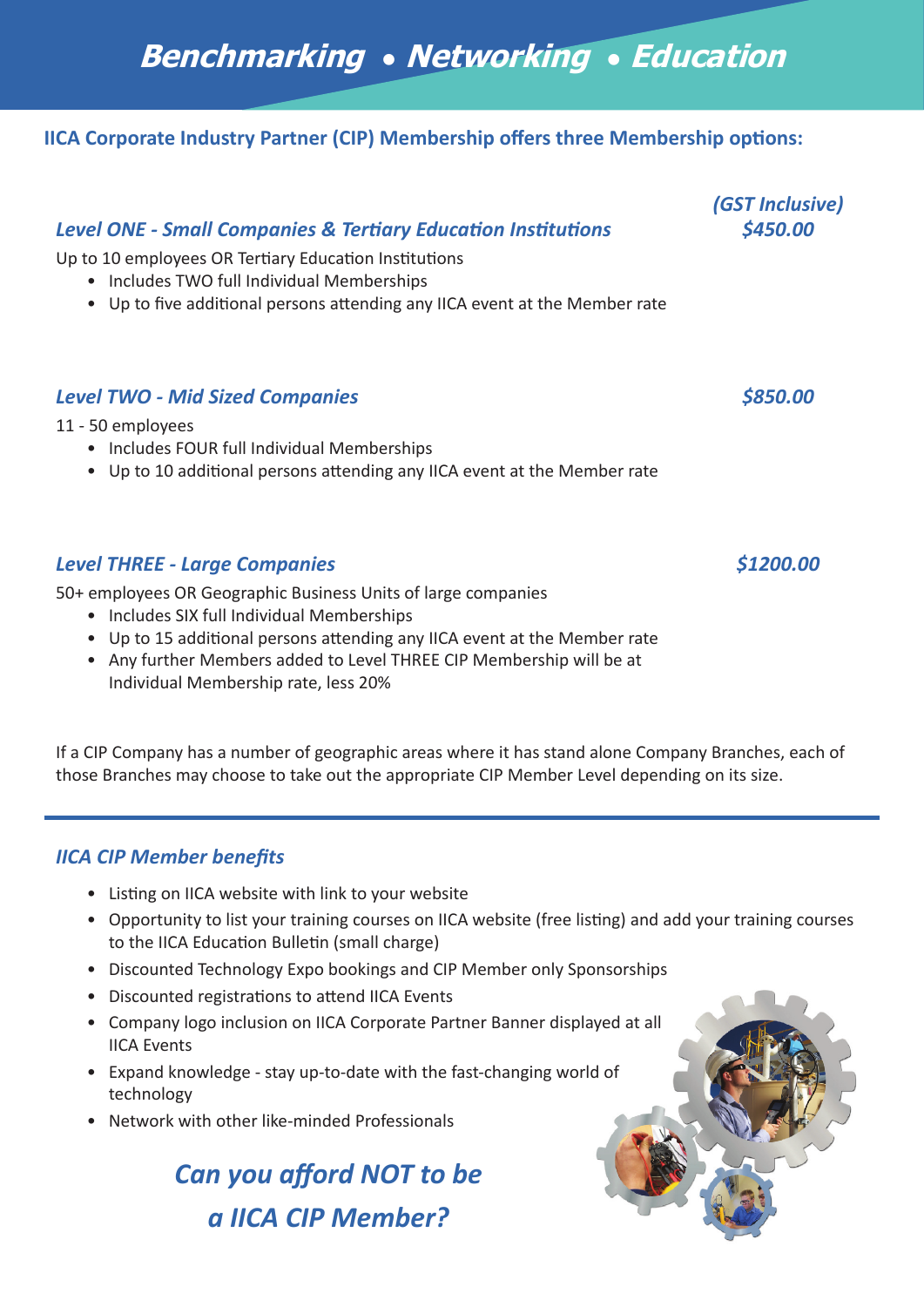



|                               | Company / Organisation Name <b>Company / Organisation</b> Name <b>Company / Organisation</b>                                                                                             |  |  |  |  |  |
|-------------------------------|------------------------------------------------------------------------------------------------------------------------------------------------------------------------------------------|--|--|--|--|--|
|                               |                                                                                                                                                                                          |  |  |  |  |  |
|                               | Our company wishes to apply for the following CIP Membership Level:                                                                                                                      |  |  |  |  |  |
| О                             | $\Box$ Level ONE - Please fill out TWO Members details below<br>Level TWO - Please fill out FOUR Members details below<br>$\Box$ Level THREE - Please fill out SIX Members details below |  |  |  |  |  |
| <b>Level ONE Membership</b>   |                                                                                                                                                                                          |  |  |  |  |  |
|                               |                                                                                                                                                                                          |  |  |  |  |  |
|                               |                                                                                                                                                                                          |  |  |  |  |  |
|                               |                                                                                                                                                                                          |  |  |  |  |  |
|                               |                                                                                                                                                                                          |  |  |  |  |  |
|                               |                                                                                                                                                                                          |  |  |  |  |  |
|                               |                                                                                                                                                                                          |  |  |  |  |  |
| <b>Level TWO Membership</b>   |                                                                                                                                                                                          |  |  |  |  |  |
|                               |                                                                                                                                                                                          |  |  |  |  |  |
|                               |                                                                                                                                                                                          |  |  |  |  |  |
|                               |                                                                                                                                                                                          |  |  |  |  |  |
|                               |                                                                                                                                                                                          |  |  |  |  |  |
|                               |                                                                                                                                                                                          |  |  |  |  |  |
|                               |                                                                                                                                                                                          |  |  |  |  |  |
| <b>Level THREE Membership</b> |                                                                                                                                                                                          |  |  |  |  |  |
|                               |                                                                                                                                                                                          |  |  |  |  |  |
|                               |                                                                                                                                                                                          |  |  |  |  |  |
|                               |                                                                                                                                                                                          |  |  |  |  |  |

**SIXTH** person nominated for Membership Telephone Mobile Email Address

Institute of Instrumentation, Control & Automation Aust Inc

PO Box 332 Mentone Vic 3194 admin@iica.org.au www.iica.org.au Tel 1300 781 715 (landline only) or 03 9036 0166